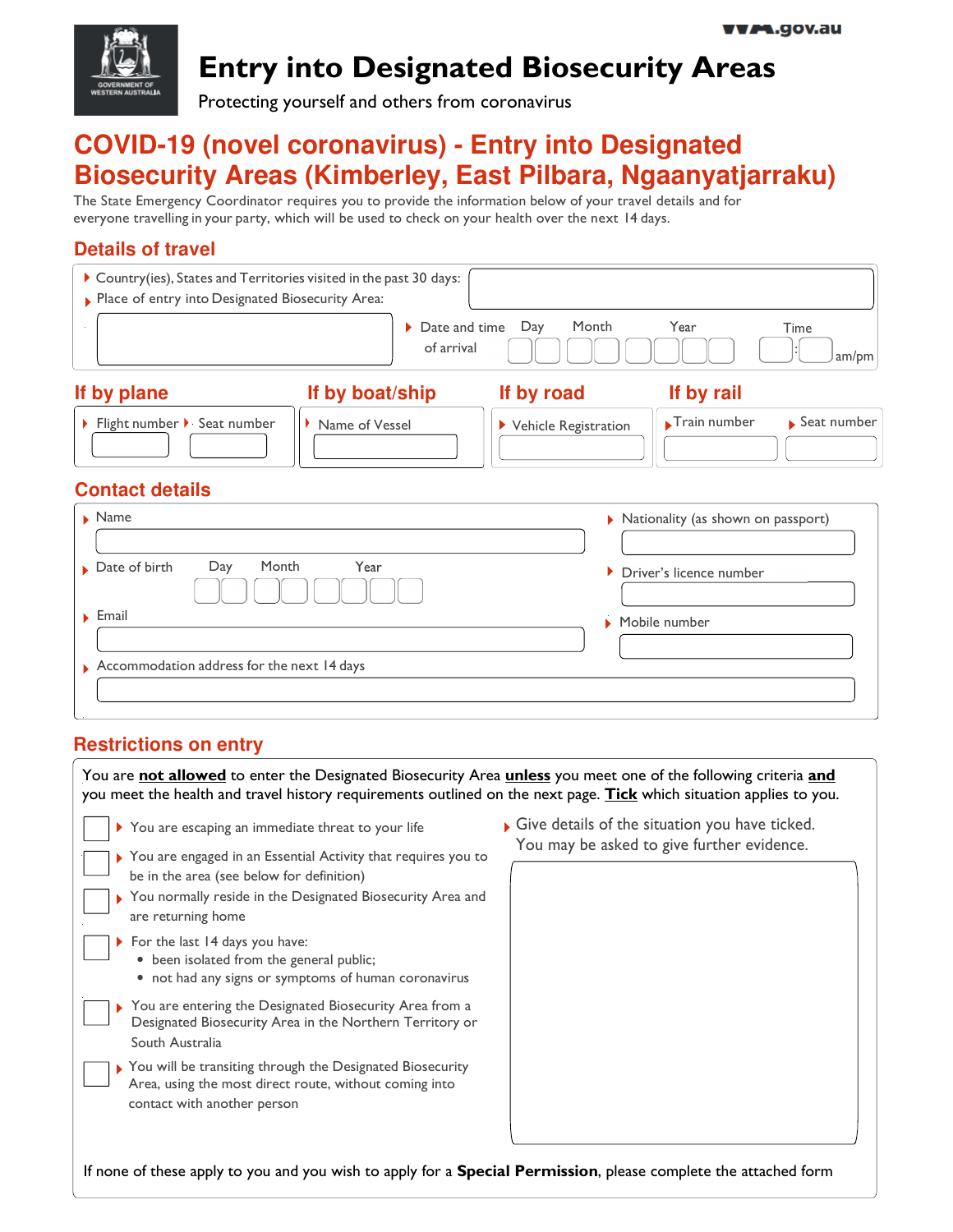## **Health and travel history requirements**

|          | See end page for full definitions.        |                               | You are not allowed to enter the Designated Biosecurity Area if any of the following applies to you or any family<br>members travelling with you (unless you are escaping an immediate threat to life). Tick if any of these applies. |
|----------|-------------------------------------------|-------------------------------|---------------------------------------------------------------------------------------------------------------------------------------------------------------------------------------------------------------------------------------|
|          | Travelled overseas in the<br>last 14 days | Currently showing<br>Symptoms | Been exposed to a person with human<br>coronavirus, without adequate<br>personal protective precautions                                                                                                                               |
| Details: |                                           |                               |                                                                                                                                                                                                                                       |

### **Travel to remote communities**

In addition to the restrictions on entry into the Designated Biosecurity Areas, travel restrictions under the *Emergency Management Act 2005* (WA) apply to remote Aboriginal communities in Western Australia.

These restrictions can be found at: https://www.wa.gov.au/soedeclarations

### **Self-isolation after entry**

If you normally reside in the Designated Biosecurity Area and are returning home, you will be required to go into isolation for 14 days unless you are engaged in an Essential Activity.

Please follow the 'Self-isolation Following Interstate Travel Directions' online at: https://www.wa.gov.au/soedeclarations

### **Declaration**

This information is required under the *Emergency Management Act 2005* (WA) and the *Biosecurity Act 2015* (Cth). Failure to provide this information, or the provision of false or misleading information, is an offence punishable by a fine or imprisonment.

This information is collected and will be used for the purposes of assisting the State Emergency Coordinator to exercise powers and perform functions under the *Emergency Management Act 2005* (WA), in relation to the novel coronavirus COVID-19.

 $\blacktriangleright$  Signature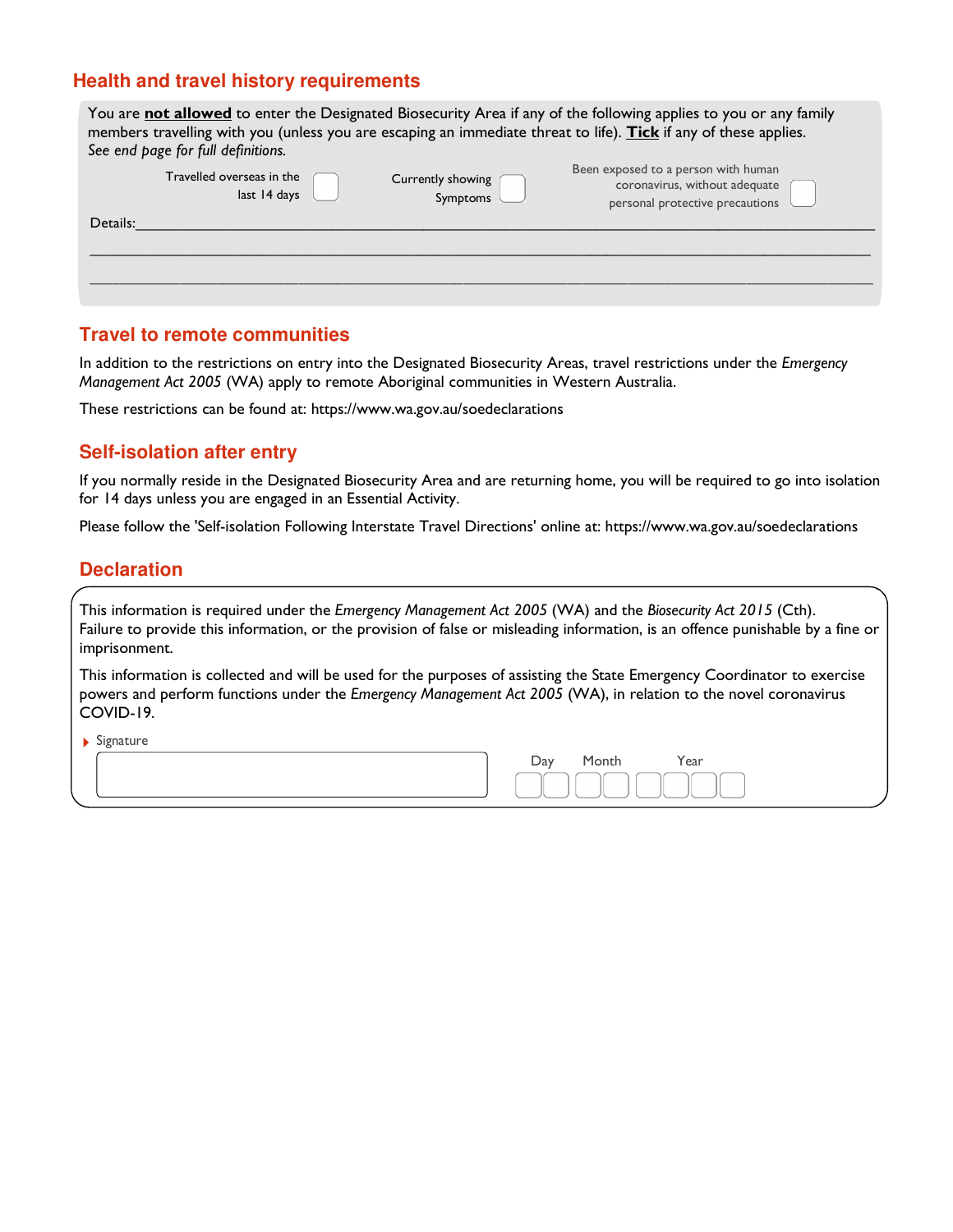# **Additional information if travelling as a family**

If you are travelling as a family please provide the names and contact details of each additional family member below:

#### **Family member details 1**

| $\blacktriangleright$ Name                                                                            | If by plane or rail, seat number |
|-------------------------------------------------------------------------------------------------------|----------------------------------|
|                                                                                                       |                                  |
| $\triangleright$ Date of birth<br>Day<br>Month<br>Year                                                |                                  |
|                                                                                                       |                                  |
| • Email (Separate contact details not required if traveller is under 18 and travelling with an adult) | Mobile number                    |
|                                                                                                       |                                  |

#### **Family member details 2**

| $\blacktriangleright$ Name                                                                          | $\triangleright$ If by plane or rail, seat number |
|-----------------------------------------------------------------------------------------------------|---------------------------------------------------|
| $\triangleright$ Date of birth<br>Day<br>Month<br>Year                                              |                                                   |
|                                                                                                     |                                                   |
| Email (Separate contact details not required if traveller is under 18 and travelling with an adult) | Mobile number                                     |
|                                                                                                     |                                                   |

#### **Family member details 3**

| $\blacktriangleright$ Name                                                                          | If by plane or rail, seat number |
|-----------------------------------------------------------------------------------------------------|----------------------------------|
| $\triangleright$ Date of birth<br>Day<br>Month<br>Year                                              |                                  |
| Email (Separate contact details not required if traveller is under 18 and travelling with an adult) | Mobile number                    |

#### **Family member details 4**

| $\blacktriangleright$ Name                                                                          | $\triangleright$ If by plane or rail, seat number |
|-----------------------------------------------------------------------------------------------------|---------------------------------------------------|
| $\triangleright$ Date of birth<br>Day<br>Month<br>Year                                              | $\sim$                                            |
| Email (Separate contact details not required if traveller is under 18 and travelling with an adult) | Mobile number                                     |

#### **Family member details 5**

| $\triangleright$ Name                                                                               | If by plane or rail, seat number<br>Þ. |
|-----------------------------------------------------------------------------------------------------|----------------------------------------|
|                                                                                                     |                                        |
| $\triangleright$ Date of birth<br>Day<br>Month<br>Year                                              | Mobile number                          |
|                                                                                                     |                                        |
| Email (Separate contact details not required if traveller is under 18 and travelling with an adult) |                                        |
|                                                                                                     |                                        |

**Important Information:** If there are more than five people travelling, please complete an additional form for the remaining passengers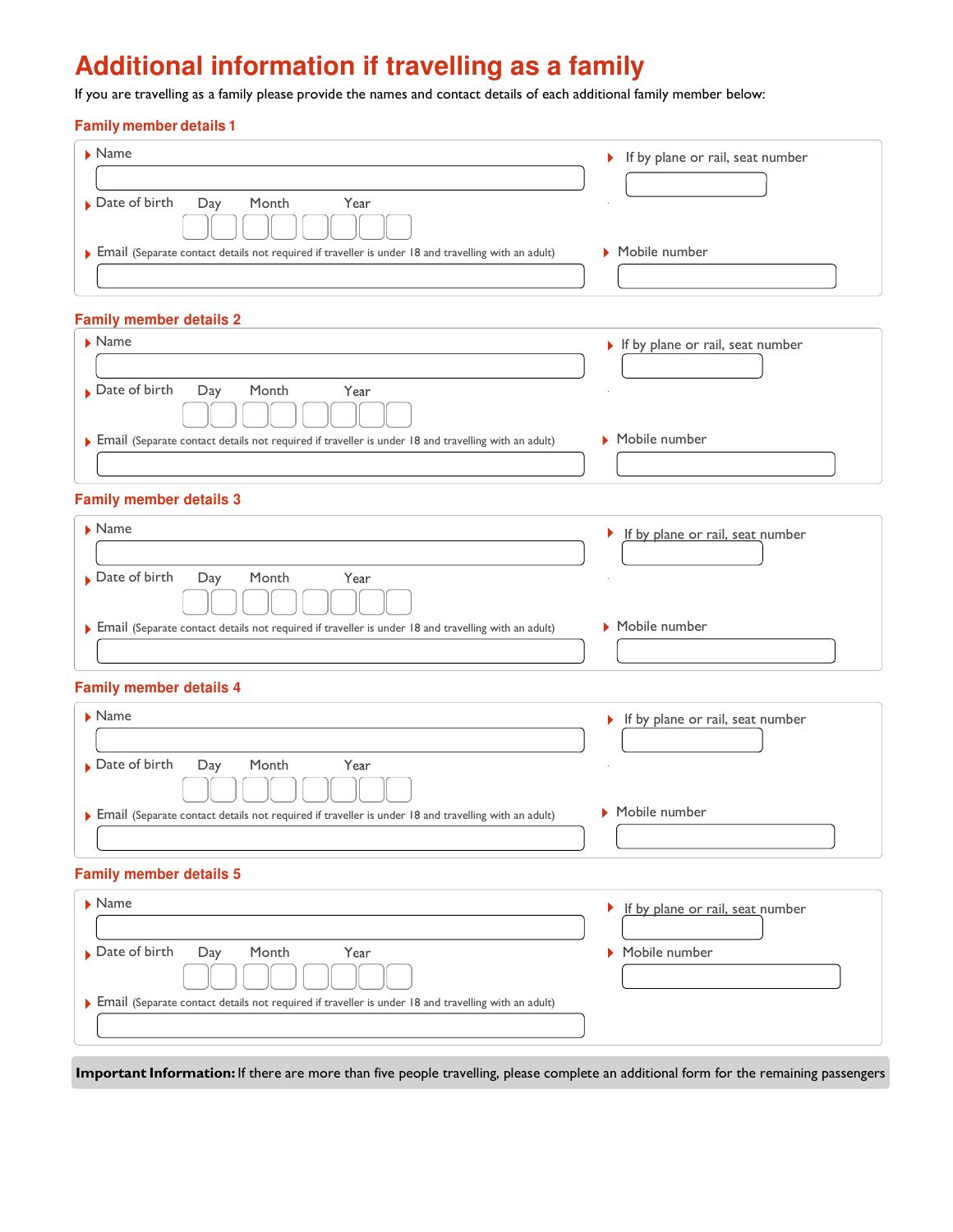# **Application for Special Permission**

If you do not fall within one of the categories of authorised travel, you may apply for a Special Permission.

To apply, complete the declaration below and the primary entry form, and either:

- email **both** forms to **socc.covid19smail@police.wa.gov.au**; or
- provide **both** forms to an officer authorised under the *Emergency Management Act 2005* (WA),

You may not enter the Designated Biosecurity Area unless and until you are advised that the Special Permission has been granted.

### **Declaration**

I, (print your name), hereby apply under section 5(4) of the Biosecurity (Human Biosecurity Emergency) (Human Coronavirus with Pandemic Potential) (Emergency Requirements for Remote Communities) Determination 2020, made under the *Biosecurity Act 2015* (Cth), for Special Permission to enter the **Kimberley / East Pilbara / Ngaanyatjarraku** Designated Biosecurity Area (circle the relevant area).

I confirm that I meet **all** of the following criteria:

- immediately before entering the Designated Biosecurity Area, I do not have any of the signs or symptoms of human coronavirus with pandemic potential;
- in the 14 days immediately before the entry, I have not been exposed, without adequate personal protective precautions, to human coronavirus with pandemic potential;
- in the 14 days immediately before the entry, I have not been outside Australian territory;
- I am not entering the area wholly or partly for the purpose of engaging in an activity in the area that is prohibited by or under an Australian law;

\_\_\_\_\_\_\_\_\_\_\_\_\_\_\_\_\_\_\_\_\_\_\_\_\_\_\_\_\_\_\_\_\_\_\_\_\_\_\_\_\_\_\_\_\_\_\_\_\_\_\_\_\_\_\_\_\_\_\_\_\_\_\_\_\_\_\_\_\_\_\_\_\_\_\_\_\_\_\_\_\_\_\_\_\_\_ \_\_\_\_\_\_\_\_\_\_\_\_\_\_\_\_\_\_\_\_\_\_\_\_\_\_\_\_\_\_\_\_\_\_\_\_\_\_\_\_\_\_\_\_\_\_\_\_\_\_\_\_\_\_\_\_\_\_\_\_\_\_\_\_\_\_\_\_\_\_\_\_\_\_\_\_\_\_\_\_\_\_\_\_\_\_ \_\_\_\_\_\_\_\_\_\_\_\_\_\_\_\_\_\_\_\_\_\_\_\_\_\_\_\_\_\_\_\_\_\_\_\_\_\_\_\_\_\_\_\_\_\_\_\_\_\_\_\_\_\_\_\_\_\_\_\_\_\_\_\_\_\_\_\_\_\_\_\_\_\_\_\_\_\_\_\_\_\_\_\_\_\_ \_\_\_\_\_\_\_\_\_\_\_\_\_\_\_\_\_\_\_\_\_\_\_\_\_\_\_\_\_\_\_\_\_\_\_\_\_\_\_\_\_\_\_\_\_\_\_\_\_\_\_\_\_\_\_\_\_\_\_\_\_\_\_\_\_\_\_\_\_\_\_\_\_\_\_\_\_\_\_\_\_\_\_\_\_\_ \_\_\_\_\_\_\_\_\_\_\_\_\_\_\_\_\_\_\_\_\_\_\_\_\_\_\_\_\_\_\_\_\_\_\_\_\_\_\_\_\_\_\_\_\_\_\_\_\_\_\_\_\_\_\_\_\_\_\_\_\_\_\_\_\_\_\_\_\_\_\_\_\_\_\_\_\_\_\_\_\_\_\_\_\_\_ \_\_\_\_\_\_\_\_\_\_\_\_\_\_\_\_\_\_\_\_\_\_\_\_\_\_\_\_\_\_\_\_\_\_\_\_\_\_\_\_\_\_\_\_\_\_\_\_\_\_\_\_\_\_\_\_\_\_\_\_\_\_\_\_\_\_\_\_\_\_\_\_\_\_\_\_\_\_\_\_\_\_\_\_\_\_ \_\_\_\_\_\_\_\_\_\_\_\_\_\_\_\_\_\_\_\_\_\_\_\_\_\_\_\_\_\_\_\_\_\_\_\_\_\_\_\_\_\_\_\_\_\_\_\_\_\_\_\_\_\_\_\_\_\_\_\_\_\_\_\_\_\_\_\_\_\_\_\_\_\_\_\_\_\_\_\_\_\_\_\_\_\_

my entry to the area is not otherwise prohibited by or under an Australian law.

These are the reasons why I believe I should be allowed to enter the Designated Biosecurity Area:

This information is required under the *Emergency Management Act 2005* (WA) and the *Biosecurity Act 2015* (Cth).

Failure to provide this information, or the provision of false or misleading information, is an offence punishable by a fine or imprisonment.

This information is collected and will be used for the purposes of assisting the State Emergency Coordinator to exercise powers and perform functions under the *Emergency Management Act 2005*, in relation to the novel coronavirus COVID-19.

|  | Signature |
|--|-----------|
|--|-----------|

| $\triangleright$ signature |     |       |      |
|----------------------------|-----|-------|------|
|                            | Day | Month | Year |
|                            |     |       |      |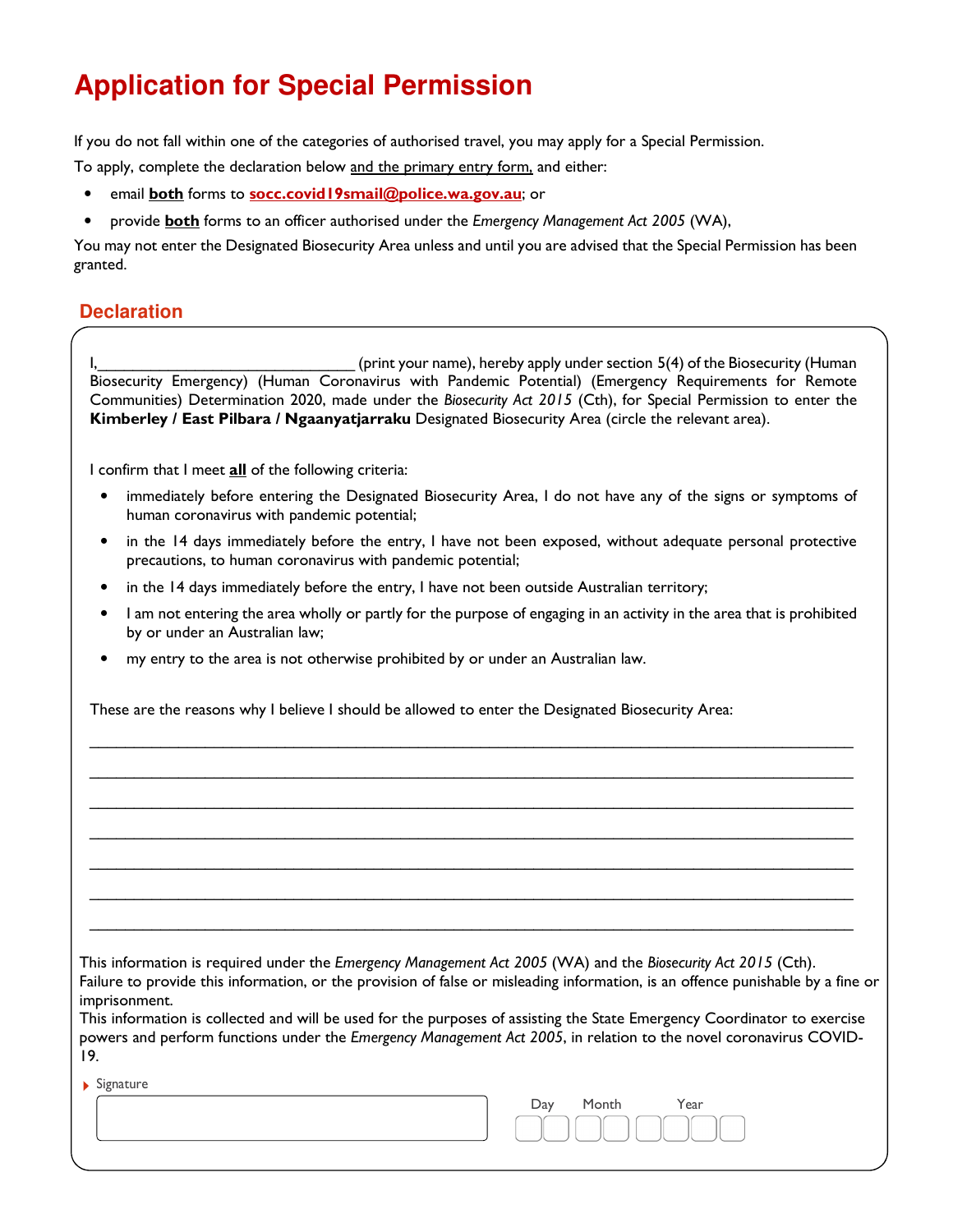# **Definitions**

## **Designated Biosecurity Area**